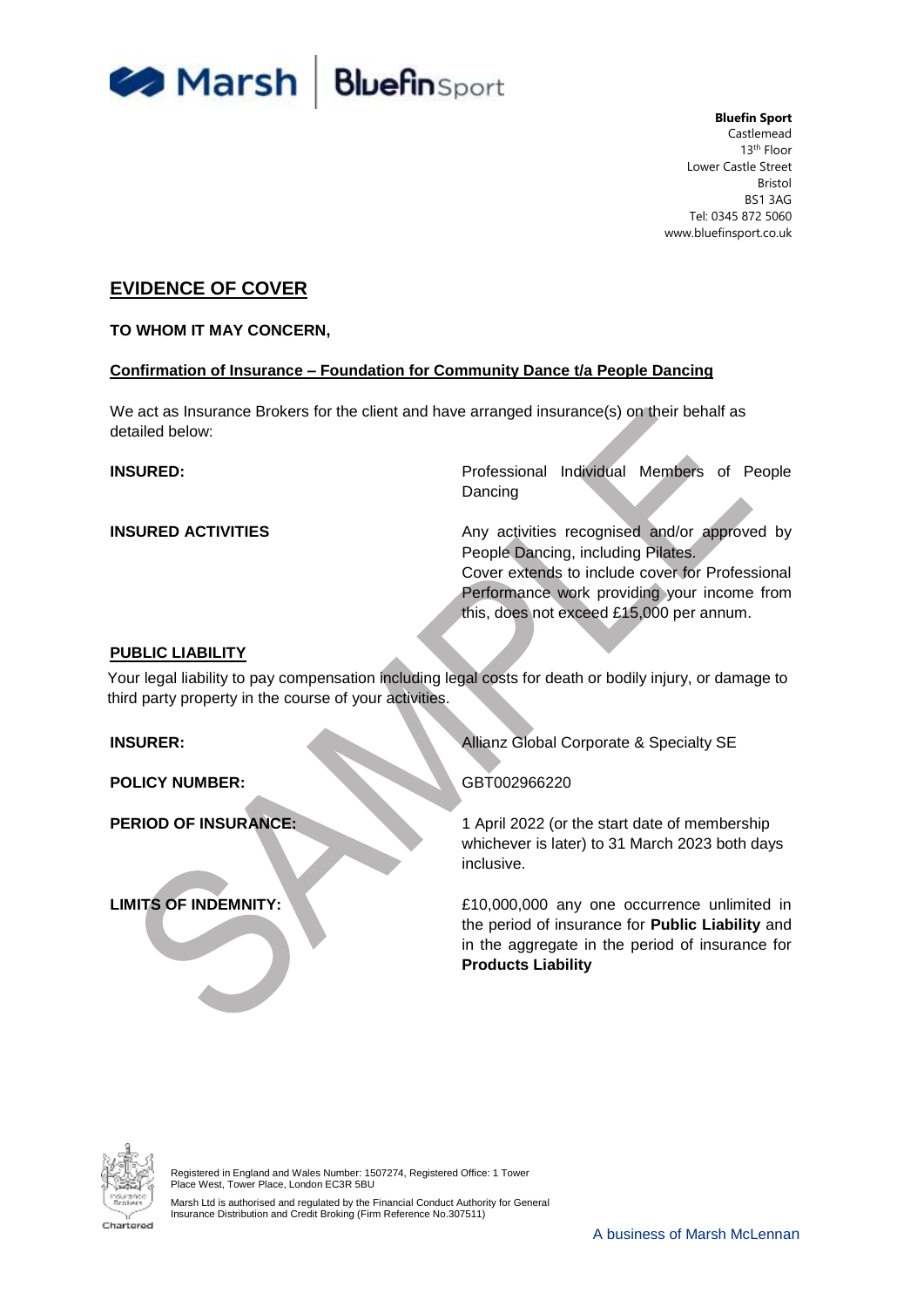# **EMPLOYERS LIABILITY**

Your legal liability to pay compensation, including legal costs, for death, bodily injury and illness to employees arising as a result of their employment.

**POLICY NUMBER:** GBT002966220

**INSURER:** Allianz Global Corporate & Specialty SE

**PERIOD OF INSURANCE:** 1 April 2022 (or the start date of membership whichever is later) to 31 March 2023 both days inclusive

LIMITS OF INDEMNITY: E10,000,000 any one occurrence

# **PROFESSIONAL INDEMNITY**

Indemnity in respect of claims against you for financial loss (e.g., breach of contract, or giving incorrect professional advice).

**INSURER:** Allianz Global Corporate & Specialty SE

**POLICY NUMBER:** GBT002966220

**PERIOD OF INSURANCE:** 1 April 2022 (or the start date of membership whichever is later) to 31 March 2023 both days inclusive

**LIMITS OF INDEMNITY:**  $E2,000,000$  any one claim and in aggregate for any one period of insurance

# **LEGAL ADVICE HELPLINE ONLY (provided by Markel Legal Expenses)**

Members have unlimited free access to the Legal Advice Line for specialist UK advice covering Commercial Law, Employment Law, Licensing, Health and Safety, Taxation and VAT Enquiries. **Advice Line telephone number -** 0345 458 6810



Registered in England and Wales Number: 1507274, Registered Office: 1 Tower Place West, Tower Place, London EC3R 5BU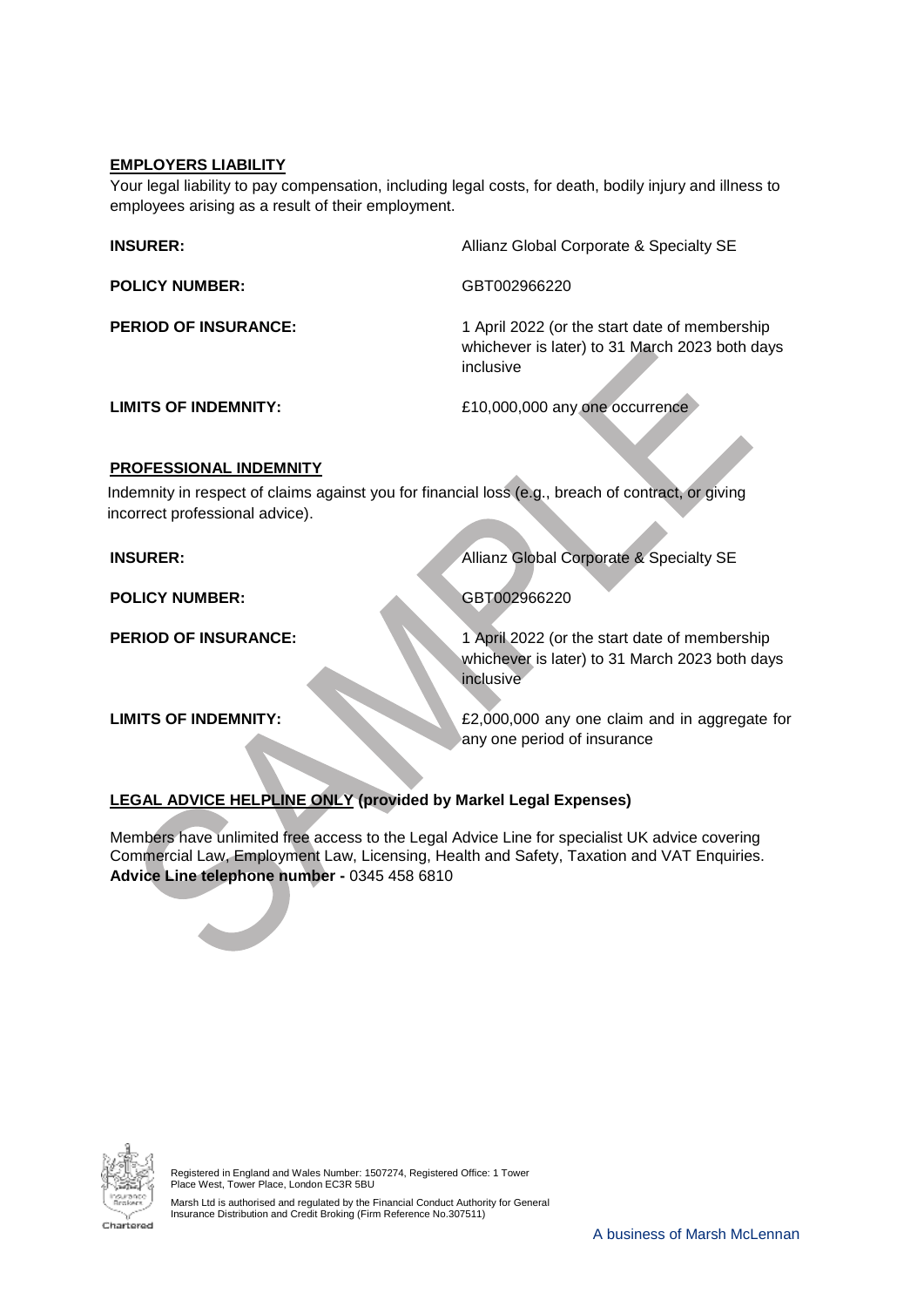## **EQUIPMENT INSURANCE**

All risks cover for Accidental Loss of or damage to dance equipment.

**POLICY NUMBER:** GBT002966220

**INSURER:** Allianz Global Corporate & Specialty SE

**PERIOD OF INSURANCE:** 1 April 2022 (or the start date of membership whichever is later) to 31 March 2023 both days inclusive

**LIMITS OF COVER:** E500 per member any one claim in the aggregate for any one period of insurance

# **Please note that the all cover is subject to the policy terms, conditions and exclusions.**



Registered in England and Wales Number: 1507274, Registered Office: 1 Tower Place West, Tower Place, London EC3R 5BU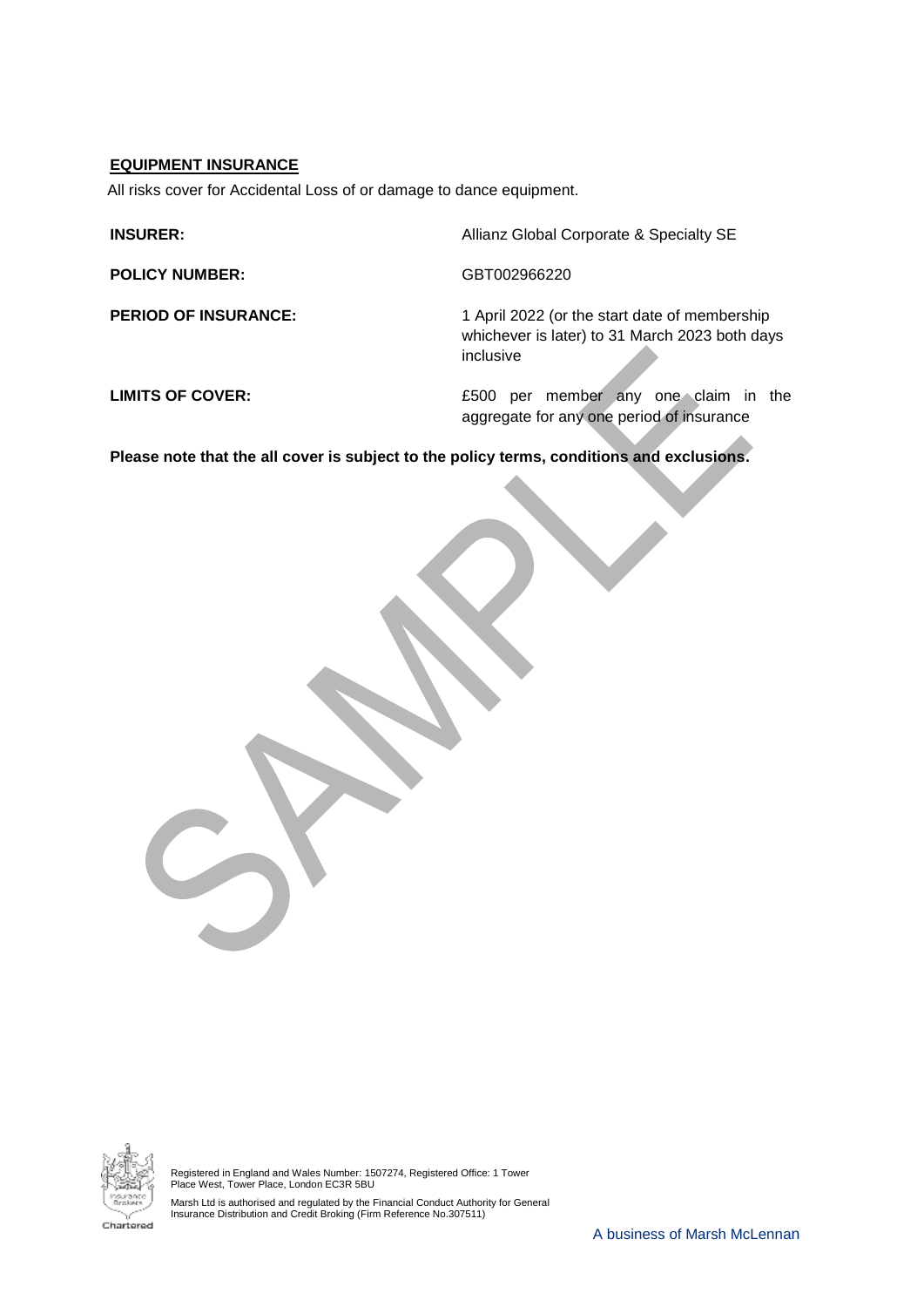## **PERSONAL ACCIDENT**

A benefits policy to pay a lump sum in the event of death and bodily injury, and weekly benefits for disability

| <b>INSURED:</b>        | Any Professional Member of People Dancing.                                                                                                                                              |
|------------------------|-----------------------------------------------------------------------------------------------------------------------------------------------------------------------------------------|
| <b>EFFECTIVE TIME:</b> | Whilst participating in any activity recognised by<br>People Dancing, anywhere in the world. For<br>activities within the United Kingdom, includes<br>travelling thereto and therefrom. |
| <b>INSURER:</b>        | Aviva Insurance Limited                                                                                                                                                                 |

**POLICY NUMBER:** 100731083GPA

**PERIOD OF INSURANCE:** 1 April 2022 (or the start date of membership whichever is later) to 31 March 2023 both days inclusive

| <b>LIMITS OF INDEMNITY:</b>                  |                                    |
|----------------------------------------------|------------------------------------|
| <b>Death</b>                                 | £5,000                             |
| Loss of Sight in one of both eyes            | £25,000                            |
| Loss of Hearing in one ear                   | £8,750                             |
| Loss of Hearing in both ears                 | £25,000                            |
| Loss of one or more Limbs                    | £25,000                            |
| <b>Loss of Speech</b>                        | £25,000                            |
| <b>Permanent Total Disablement (PTD)</b>     | £25,000                            |
| <b>Continental Scale</b>                     | Up to £25,000                      |
| <b>Temporary Total Disablement</b>           | £100 per week                      |
| <b>Deferment Period</b>                      | 28 days                            |
| <b>Benefit Period</b>                        | 26 weeks                           |
|                                              |                                    |
| <b>Broken Bones:</b>                         |                                    |
| Arm (Humerus, Radius & Ulna) or Wrist        | £150                               |
| Leg (Femur, Tibia, Fibula), Ankle or Kneecap | £300                               |
| <b>Skull (excluding Jaw and Nose)</b>        | £300                               |
| <b>Collarbone &amp; Shoulder Blade</b>       | £300                               |
| <b>Coma Benefit</b>                          | £50 per day, up to max of 730 days |
| <b>Dental Expenses</b>                       | Up to £500                         |
| <b>Funeral Expenses</b>                      | Up to £10,000                      |
| Hemiplegia                                   | £25,000                            |
| Paraplegia                                   | £25,000                            |
| Quadriplegia                                 | £50,000                            |
| <b>Hospitalisation</b>                       | £50 per day up to a max of £750    |



Registered in England and Wales Number: 1507274, Registered Office: 1 Tower Place West, Tower Place, London EC3R 5BU

Marsh Ltd is authorised and regulated by the Financial Conduct Authority for General Insurance Distribution and Credit Broking (Firm Reference No.307511)

Chartered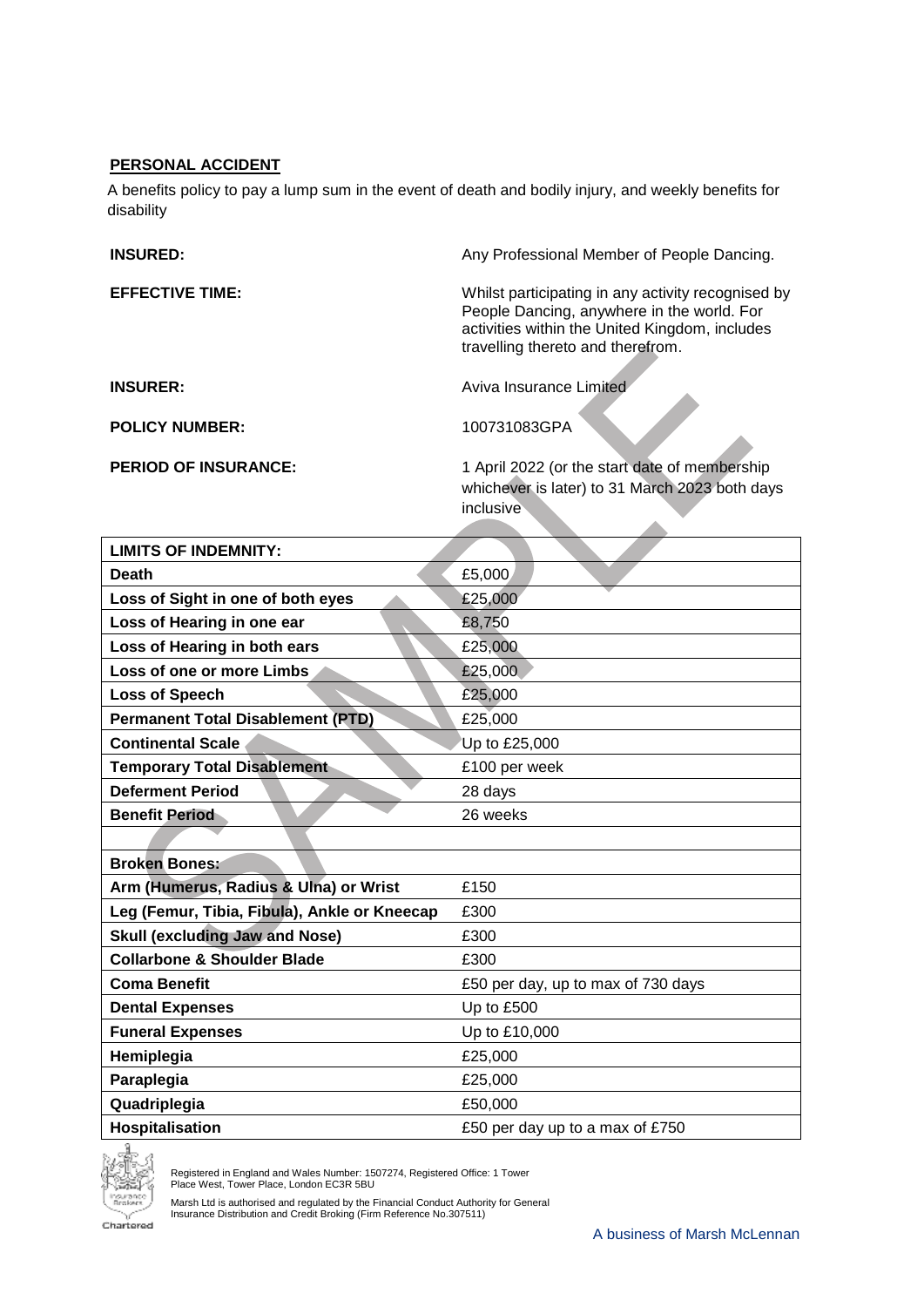| <b>Medical Expenses</b>                                                                   | Up to £30,000 |  |  |
|-------------------------------------------------------------------------------------------|---------------|--|--|
| Physiotherapy                                                                             | Up to £500    |  |  |
| <b>Rehabilitation Expenses</b>                                                            | Up to £15,000 |  |  |
| Permanent Partial Disablement: Permanent severance or permanent and total loss of use of: |               |  |  |
| A foot below the level of the ankle (talo-tibial joint)<br>50%                            |               |  |  |
| A hip, knee, ankle or thumb                                                               | 20%           |  |  |
| A forefinger or big toe                                                                   | 15%           |  |  |
| Any other finger                                                                          | 10%           |  |  |
| Any other toe                                                                             | 5%            |  |  |
| The back of spine below the neck with no damage to the spinal cord<br>40%                 |               |  |  |
| The neck or cervical spine with no damage to the spinal cord<br>30%                       |               |  |  |
| A shoulder, elbow or wrist                                                                | 25%           |  |  |

**Any permanent disability which is not covered by Capital Benefits or any of the benefits above up to a maximum 100% of the Permanent Total Disablement benefit. Any permanent disability under this item will be assessed by considering the severity of the disablement in conjunction with the stated percentages for specific types of permanent disablement stated above. The occupation of the Insured Person will not be taken into consideration during assessment. When more than one form of permanent partial disablement results from Bodily Injury the percentages will be added together We will not pay more than 100% of the Permanent Total Disablement in total. If a claim is made for Capital Benefits then a claim for permanent partial disablement cannot also be made.**



Registered in England and Wales Number: 1507274, Registered Office: 1 Tower Place West, Tower Place, London EC3R 5BU